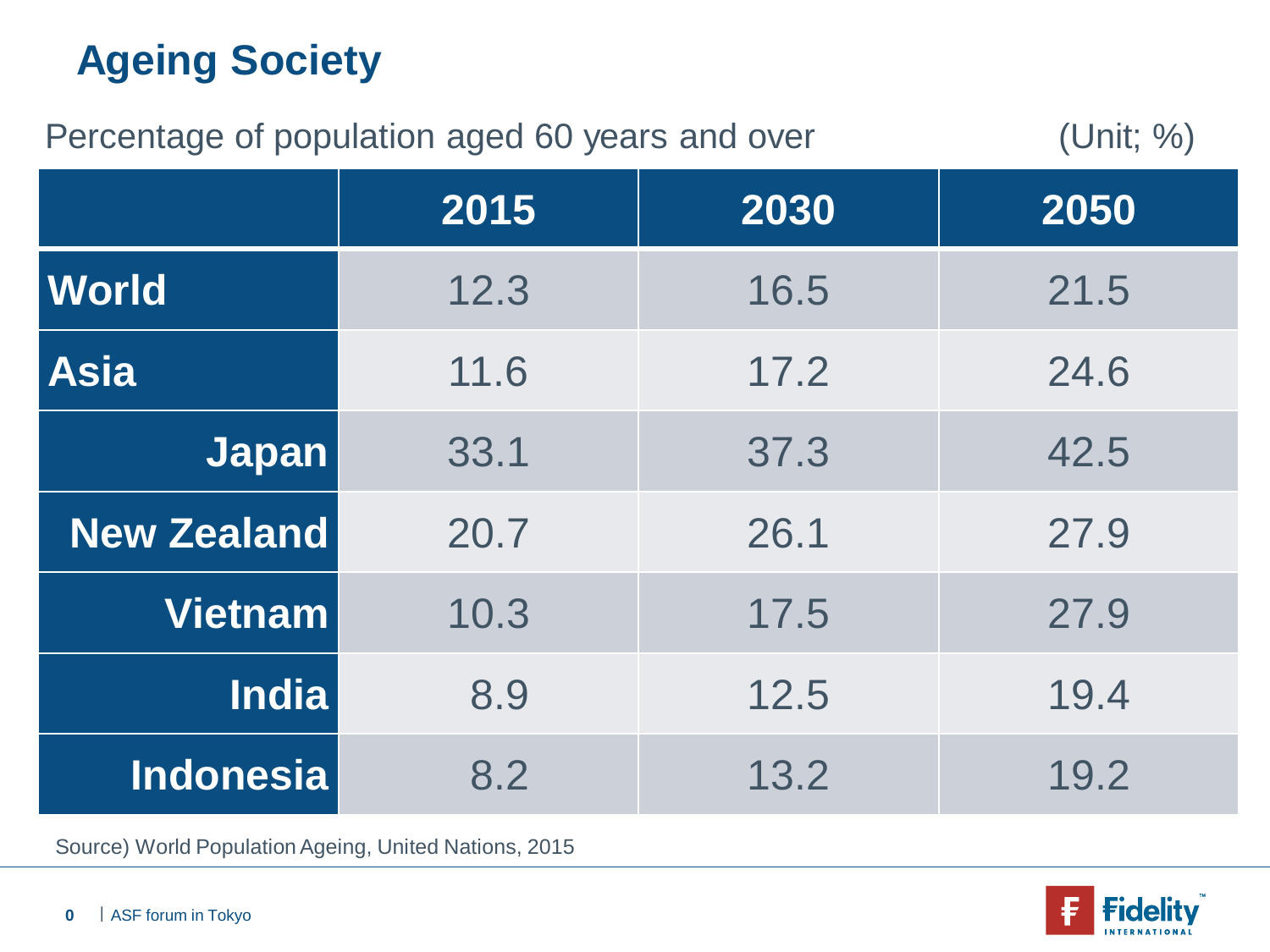## **Start to expand investor base in Japan**

Nov. 28<sup>th</sup>, Asia Securities Forum

**Satoshi Nojiri**  Head of Fidelity Investor education Institute



For investment professional use only and not for general public distribution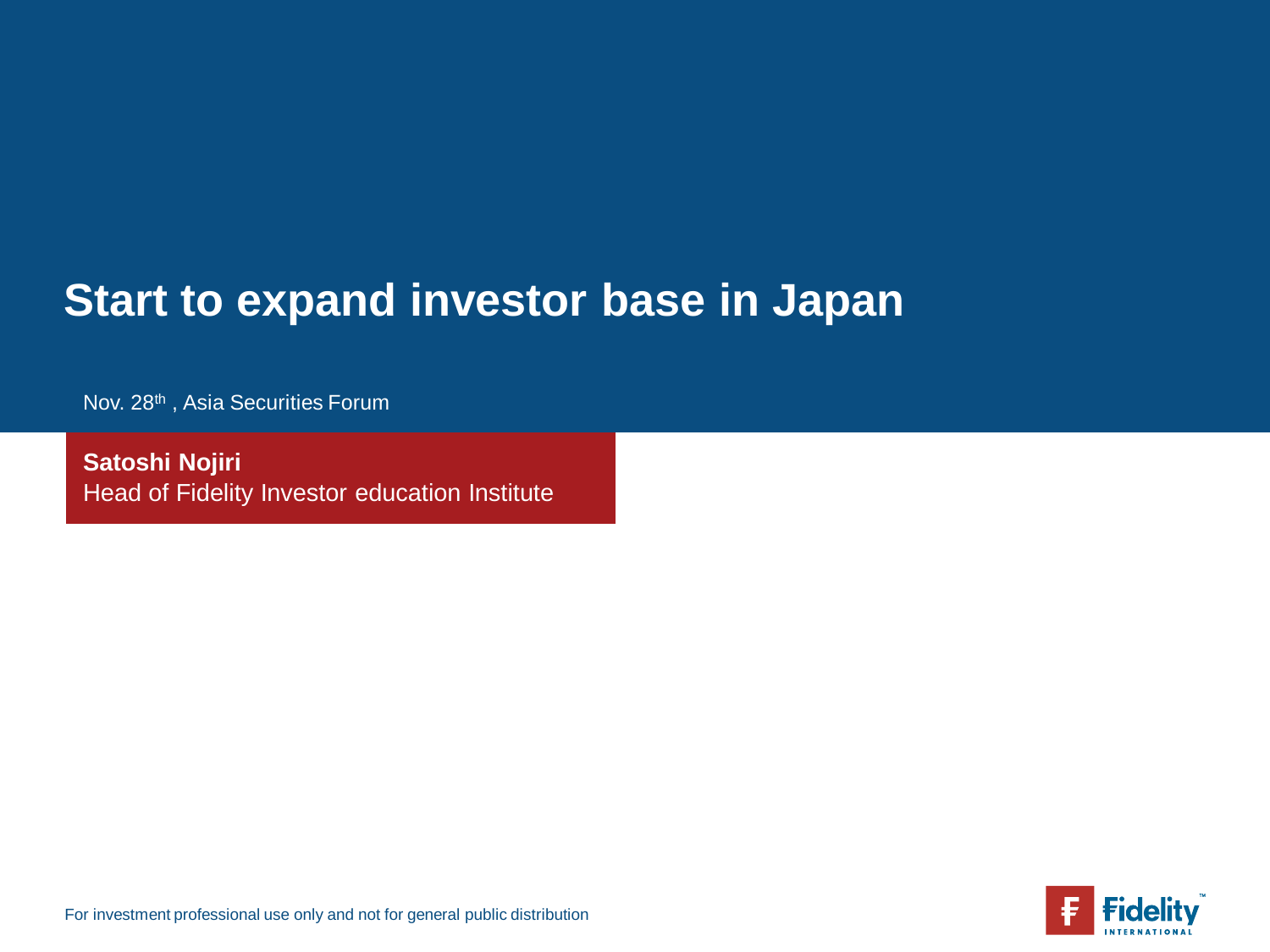# **Hyper-aged Society; Japan**

Population Forecast and Old Dependency ratio (Unit: thousand people, %)

 $\blacksquare$  Age 0-19  $\blacksquare$  Age 20-64  $\blacksquare$  Age 65+

 $\Omega$ 20,000 40,000 60,000 80,000 100,000 120,000 140,000 2015 2020 2025 2030 2035 2040 2045 2050 2055 2060 2065 26.6% 38.4%

> Source: Prepared by Fidelity Investor Education Institute from National Institute of Population and Social Security Research, Forecast of Population

Retirement Readiness (Unit: %)

|           | Percentage of workers who said<br>no retirement assets |
|-----------|--------------------------------------------------------|
| Age 20-29 | 52.9%                                                  |
| Age 30-39 | 40.7%                                                  |
| Age 40-49 | 39.3%                                                  |
| Age 50-59 | 29.1%                                                  |
| Total     | 39.7%                                                  |

Source: Fidelity Investor Education Institute, 10,000 workers survey on their retirement readiness and Investment behaviors, 2016

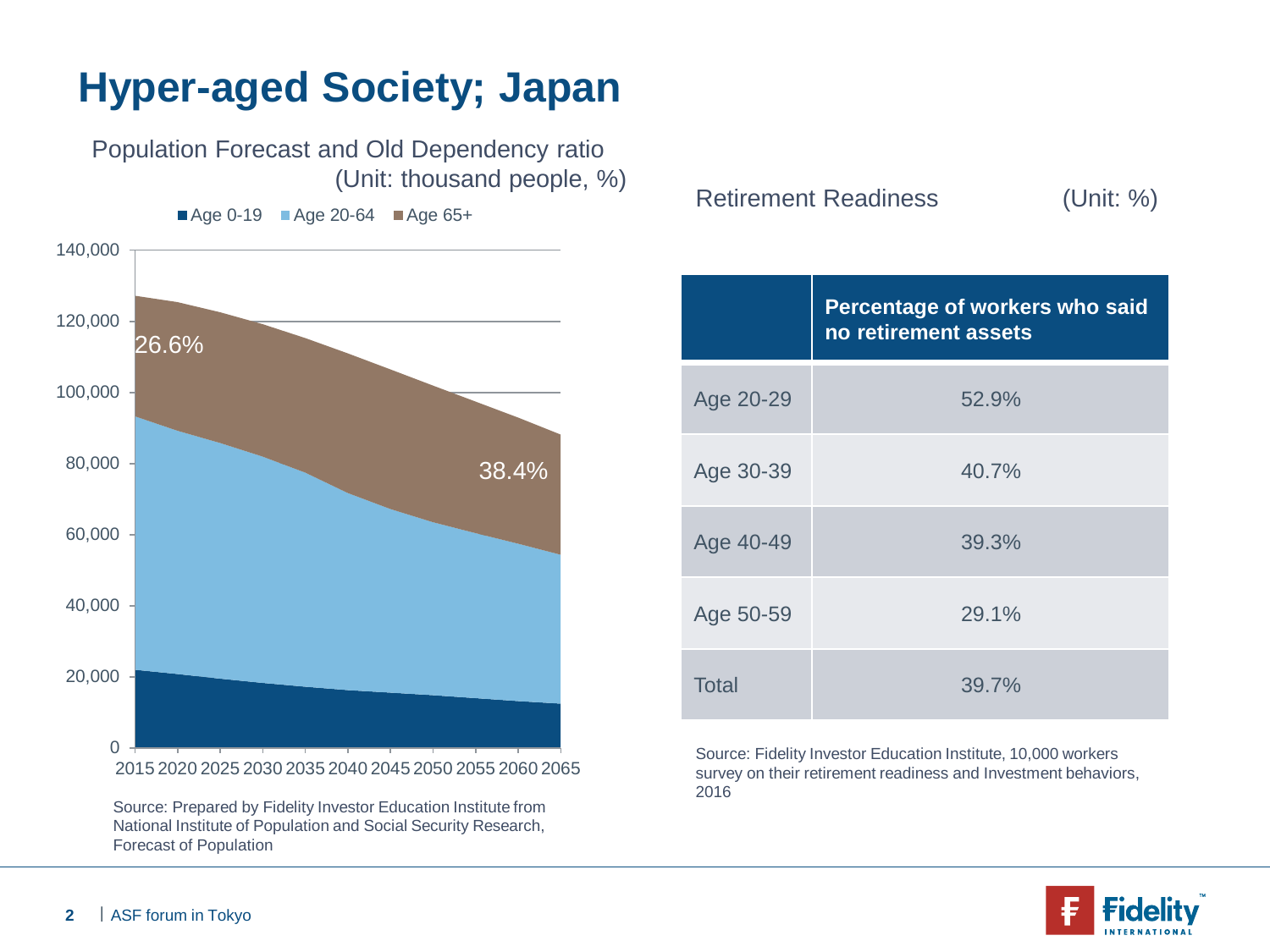#### **Household Asset Comparison**

Share of Equities and Investment Trusts in Household Assets for Japan, the U.S. and the U.K. (Unit: %)

Growths of Household Assets in Japan, the US and the UK (Index; 1987=1.00)



Source: Prepared by Fidelity Investor Education Institute from flow of funds statistics for Japan, the U.S. and the U.K

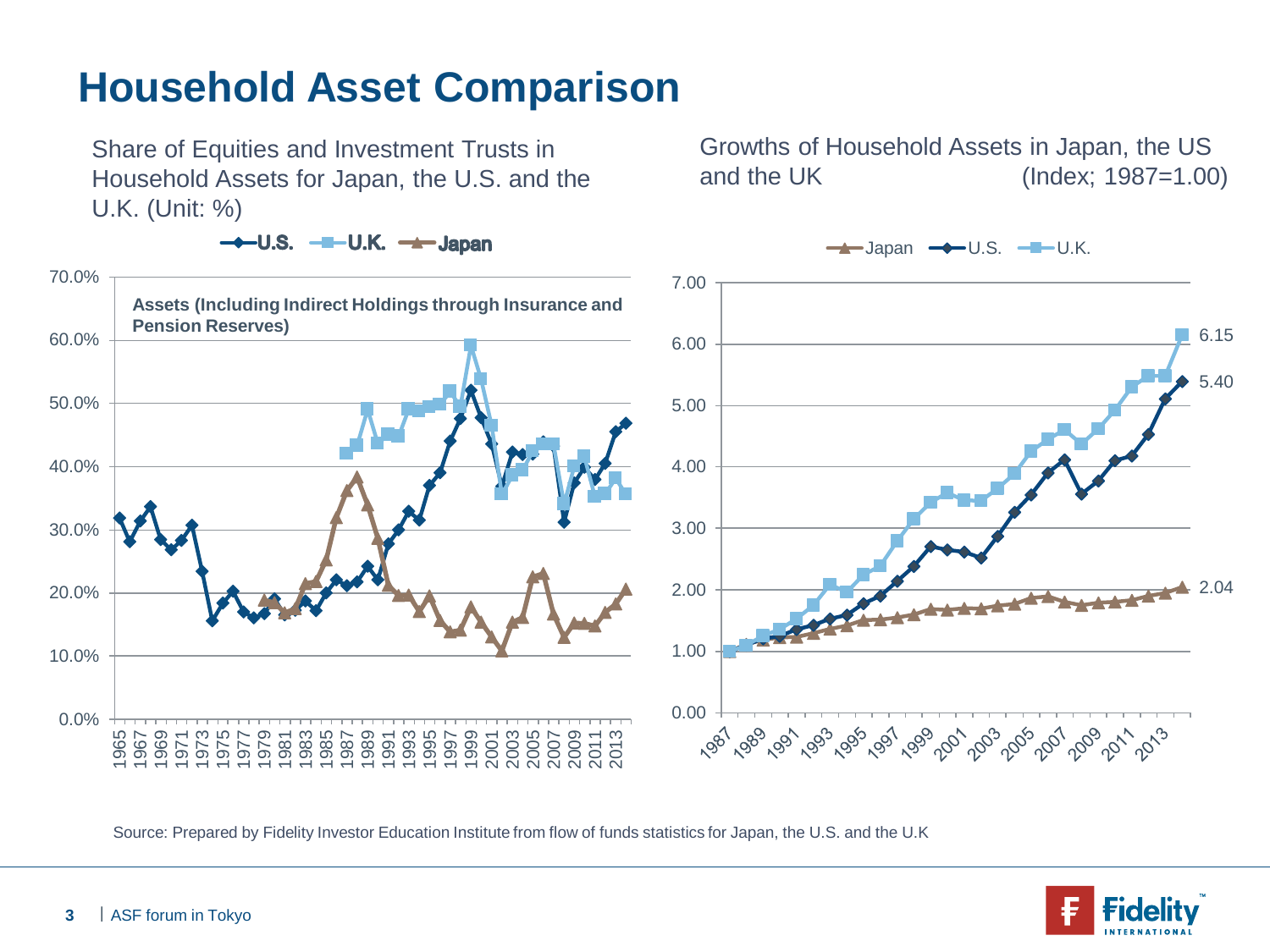## **Investor Base – Lots of room for improvements**

#### Low Financial Literacy in Japan

| <b>Country</b>        | <b>Score</b> |
|-----------------------|--------------|
| Germany               | 71           |
| Hungary               | 69           |
| Virgin Islands        | 67           |
| Ireland               | 63           |
| Peru                  | 63           |
| <b>United Kingdom</b> | 63           |
| Malaysia              | 63           |
| <b>Average</b>        | 63           |
| <b>Czech</b>          | 62           |
| Estonia               | 61           |
| Albania               | 60           |
| Armenia               | 59           |
| <b>South Africa</b>   | 58           |
| Japan                 | 58           |
| Norway                | 57           |
| Poland                | 55           |



Note: The 2014 survey was of thirty thousand workers including non-regular employees and self-employed persons, but subjects with the same attributes as the other 4 surveys were extracted and used (21,036 persons) in comparisons (the same applies to subsequent graphs). The Nikkei 225 closing average is the average closing price on the days of the survey Source: Survey of Ten Thousand Salaried Employees (2010, 2013, 2015, 2016) and Survey of Thirty Thousand Workers (2014), Fidelity Investor Education Institute



Source; Bank of Japan, The Central Council for Financial Services Information, Financial Literacy Survey in 2016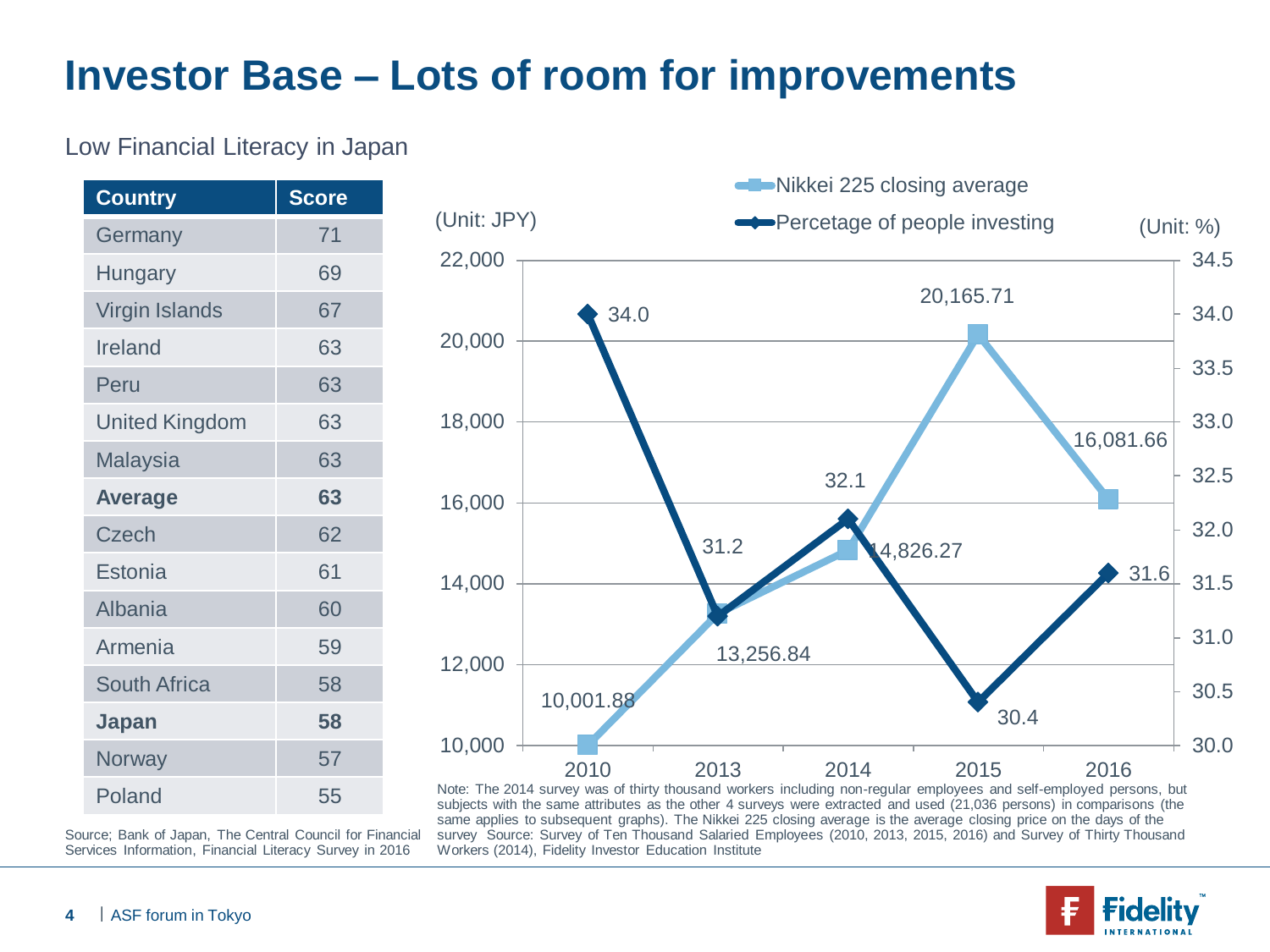# **Sign of improvements**

#### Changes in Reasons for Not Investing (Top 4 Answers Only)



Note: The 2014 survey was of thirty thousand workers including non-regular employees and self-employed persons, but subjects with the same attributes as the other 4 surveys were extracted and used (21,036 persons) in comparisons (the same applies to subsequent graphs). The Nikkei 225 closing average is the average closing price on the days of the survey Source: Survey of Ten Thousand Salaried Employees (2010, 2013, 2015, 2016) and Survey of Thirty Thousand Workers (2014), Fidelity Investor Education Institute

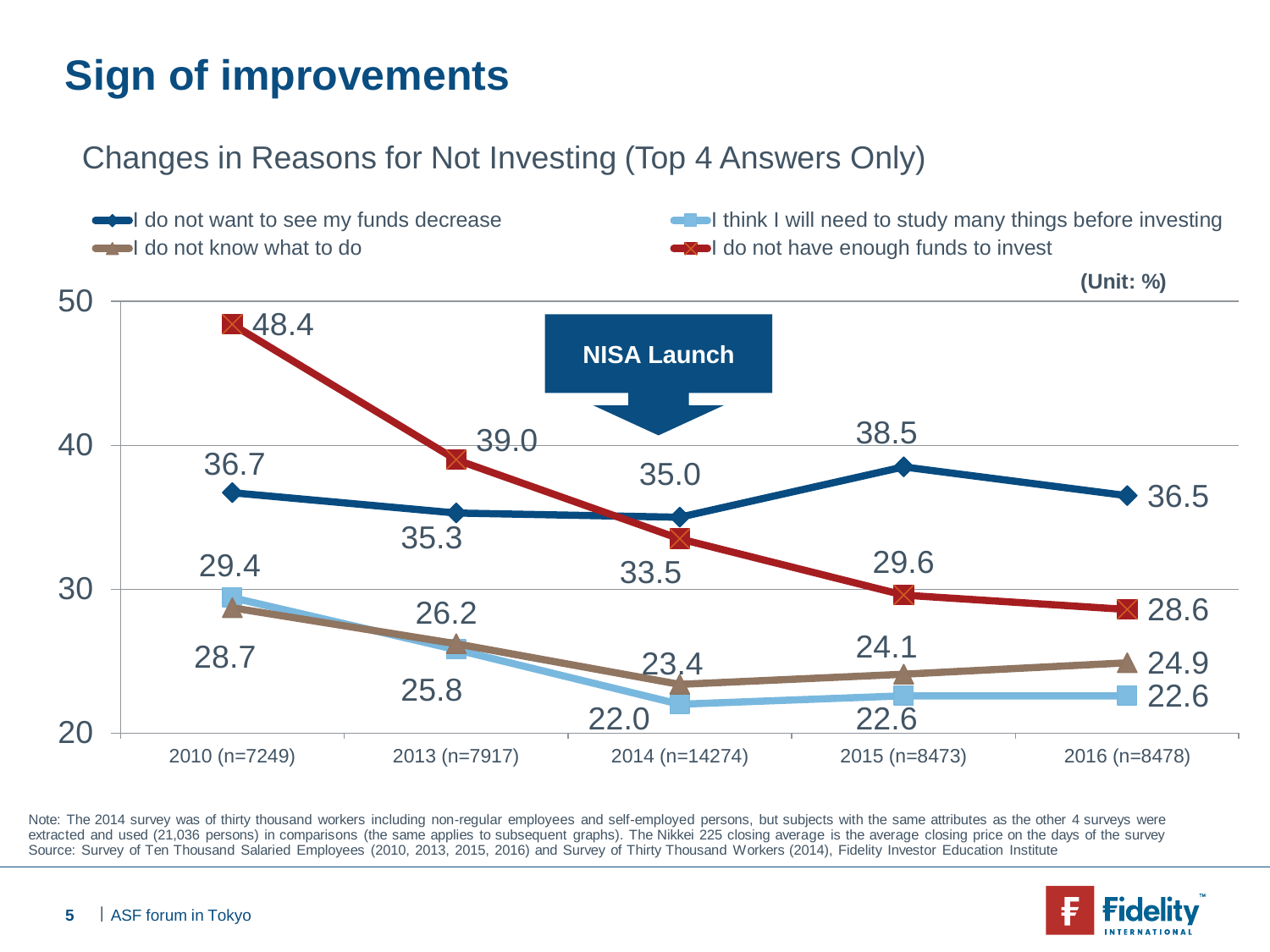# **Individual Investing Accounts with Tax benefits**

#### **Expanding into Asia**